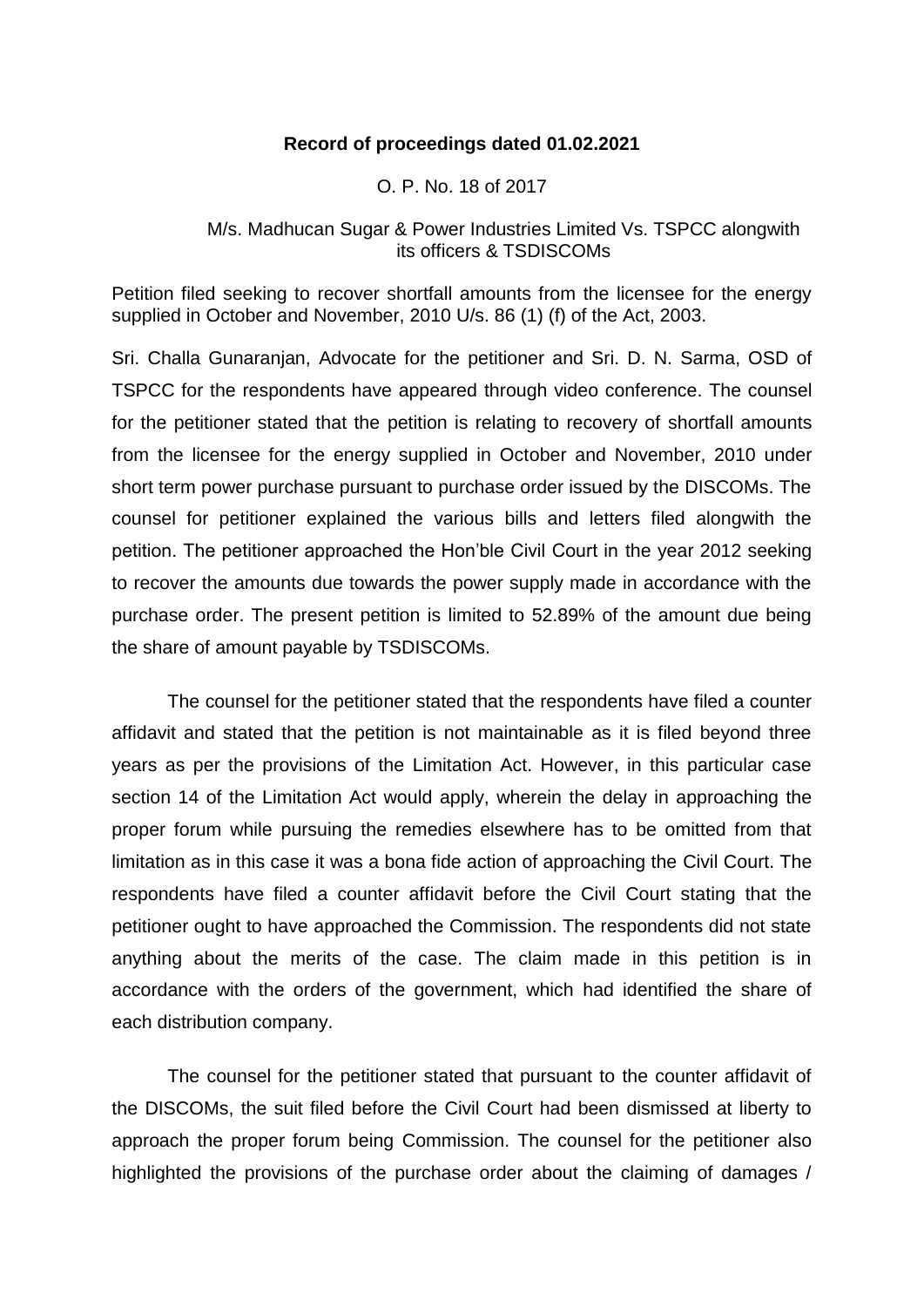compensation for the amount due. He also sought payment of interest as the amounts were not paid in time, the agreement being a commercial contract. He sought interest of 18% P. A. on the amount due from the date of institution of the suit till it is paid.

The representative of the respondents stated that DISCOMs in the combined state had floated the purchase order for procurement of energy and settlement of energy on monthly basis. The petitioner cannot claim only a part of the amounts due when the issue is relating to two states and it was an issue prior to the bifurcation of the state. The issue of claim made by the petitioner cannot be decided by this Commission and the matter has to be referred to CERC. The counter affidavit has been filed by the DISCOMs prior to the issue of the jurisdiction being decided by the combined Hon'ble High Court on 31.12.2018. The combined Hon'ble High Court had ordered that the matters involving two states have to be decided by CERC while setting aside the orders of the Commission. The said order of the Hon'ble High Court has also been confirmed by the Hon'ble Supreme Court by its order dated 04.02.2020.

The representative of the respondents stated that the issue of jurisdiction arises in this matter as the other two DISCOMs which are beneficiaries of the purchase order are not made parties to this petition and such petition cannot be decided by the Commission. The petition can only be decided by the CERC in terms of the judgment of the Hon'ble High Court as confirmed by the Hon'ble Supreme Court. Therefore, this petition may be decided by the Commission in terms of the decision of the Hon'ble Supreme Court and the petitioner may be relegated to pursue its case before the CERC.

The counsel for the petitioner stated that the Commission may consider the submissions in the matter and decide the jurisdiction and if required may direct transfer of this petition to CERC.

Having heard the submissions of the parties, the matter is reserved for orders. Sd/- Sd/- Sd/- Member Member Chairman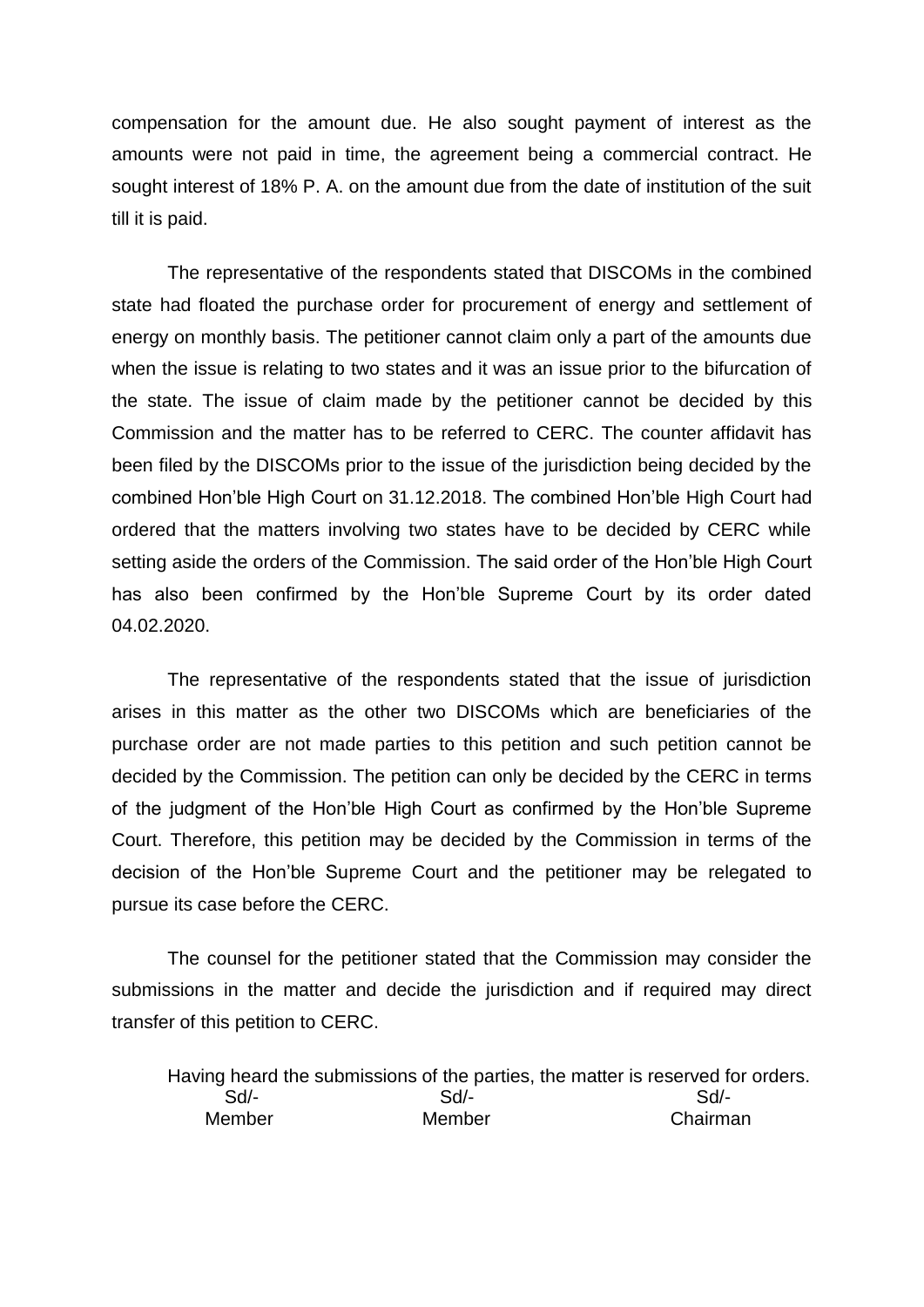## O. P. No. 59 of 2018

# TSDISCOMs Vs. APGENCO, APTRANSCO & APDISCOMs

Petition filed seeking certain directions to APGENCO and APDISCOMs

Sri. Mohammad Bande Ali, Law Attachee of TSSPDCL for the petitioner has appeared through video conference. There is no representation on behalf of the respondents. The representative of the petitioner sought time of two months for reporting in the matter. In view of the request, the matter is adjourned.

| Sd/-   | Sd/-                             |
|--------|----------------------------------|
| Member | Chairman                         |
|        | Call on 19.04.2021 at 11.30 A.M. |

O. P. No. 63 of 2018

M/s. Srinivasa Power Private Limited Vs. TSSPDCL

Petition filed seeking determination of tariff for the period  $11<sup>th</sup>$  to  $20<sup>th</sup>$  year of the project.

Sri. P. Srinivasa Rao, Advocate for the petitioner and Sri Mohammad Bande Ali, Law Attachee of TSSPDCL for the respondent have appeared through video conference. The counsel for the petitioner sought time of two weeks stating that he needs to place on record two judgments and an order being relied by him in the matter for consideration by the Commission. The representative of the respondent has no objection. Accordingly, the matter is adjourned.

| Call on 15.02.2021 at 11.30 A.M. |        |          |
|----------------------------------|--------|----------|
| Sd/-                             | Sd/-   | Sd/-     |
| Member                           | Member | Chairman |
|                                  |        |          |

O. P. No. 70 of 2018

M/s. Sugna Metals Limited Vs. TSSPDCL & its officers

Petition filed seeking directions to readjust the open access demand and to punish the licensee for not refunding the excess amount collected towards charges.

Sri. N. Vinesh Raj, Advocate for the petitioner and Sri Mohammad Bande Ali, Law Attachee of TSSPDCL for the respondents have appeared through video conference. The counsel for the petitioner stated that the respondents have to file the counter affidavit in the matter. The representative of the respondents sought time